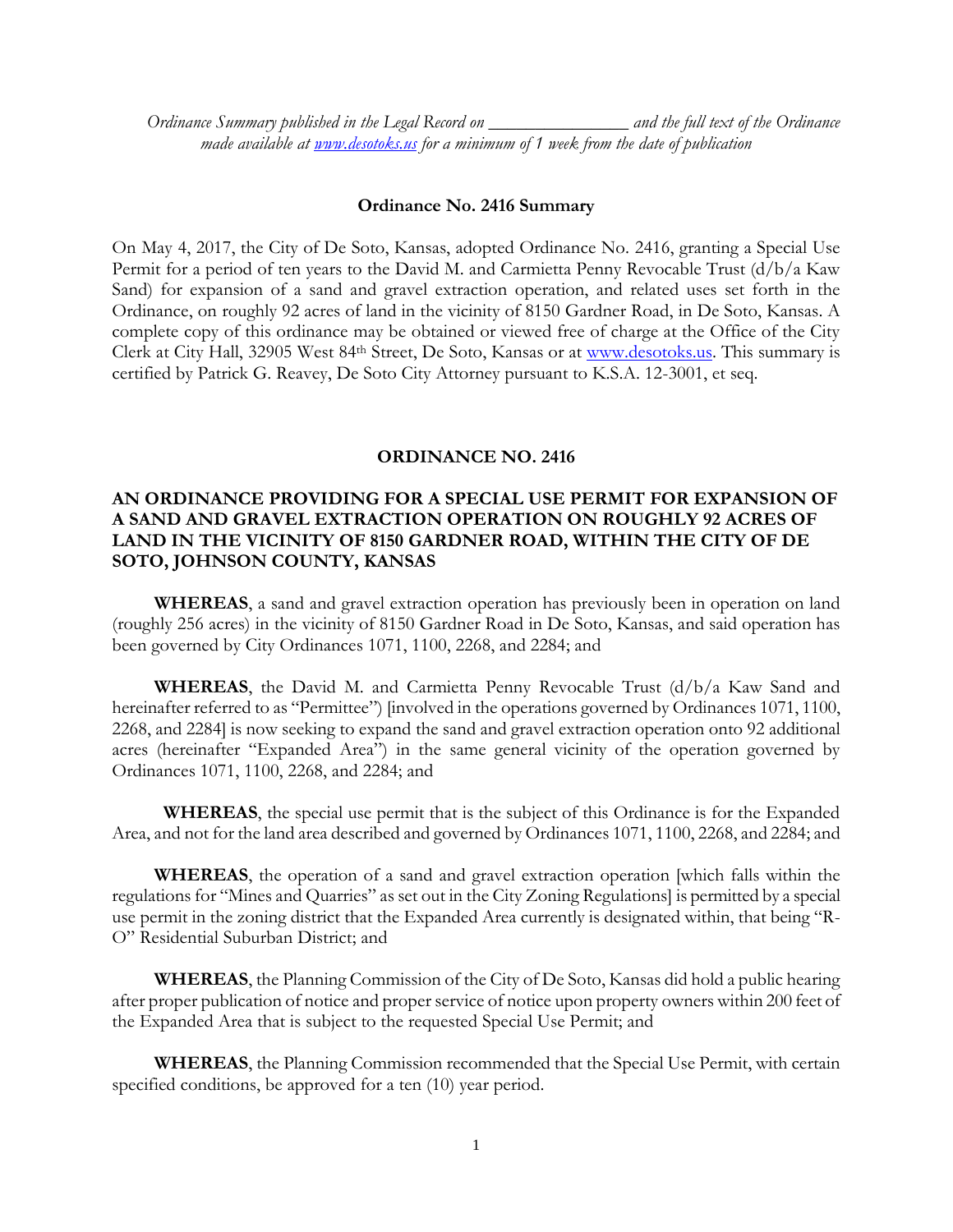## **NOW THEREFORE, BE IT ORDAINED BY THE GOVERNING BODY OF THE CITY OF DE SOTO, KANSAS:**

**Section 1.** Basis of Decision. That the Governing Body, in making its decision on the application for special use permit, considered the evidence forwarded to it by the City Planning Commission, as well as the following general criteria for Special Use Permits contained in the City's Zoning Regulations and as required by Kansas law:

- A. The character of the neighborhood, including but not limited to: zoning, existing and approved land use, platting, density (residential), natural features, and open space.
- B. The nature and intensity of the proposed use and its compatibility with the zoning and uses of nearby properties. Such determination should include the location, nature, and height of structures walls, fences, and other improvements connected with the proposed use, their relation to adjacent property and uses, and the need for buffering or screening.
- C. The extent to which there is a need in the community for the proposed use.
- D. The availability and adequacy of required utilities and services to serve the proposed use. These utilities and services include, but are not limited to, sanitary and storm sewers, water, electrical and gas service, police and fire protection, schools, parks and recreation facilities and services, and other similar public facilities and services.
- E. Adequacy of ingress and egress to and within the site of the proposed use, traffic flow and control, the adequacy of off-street parking and loading areas, the adequacy of required yard and open space requirements and sign provisions.
- F. The extent to which the proposed use would adversely affect the capacity or safety of that portion of the road network influenced by the proposed use, or present parking problems in the vicinity of the property.
- G. The environmental impacts that the proposed use would create (if any) including, but not limited to, excessive storm water runoff, water pollution, air pollution, noise pollution, excessive nighttime lighting or other environmental harm.
- H. The economic impact of the proposed use on the community.
- I. The extent to which the proposed use may detrimentally affect nearby property.
- J. The relative gain (if any) to the public health, safety, and welfare from a denial of the application for special use permit as compared to the hardship imposed upon the special use applicant from such denial.
- K. Consistency with the Comprehensive Plan, Utilities and Facilities Plans, Capital Improvement Plan, Area Plans, ordinances, policies, and applicable City Code of the City of De Soto and the general safety, health, comfort and general welfare of the community.
- L. The recommendation of professional staff.

**Section 2.** Special Use Permit for a Sand and Gravel Extraction Operation. That the Governing Body hereby grants a Special Use Permit to Permittee for a sand and gravel extraction operation (and related uses as set forth herein below) -- said operation to be in conformance with and as outlined in the application for the special use permit (attached hereto as **Exhibit A**), the submitted drawings (attached hereto as **Exhibit B**), and in compliance with all of the conditions, requirements, and terms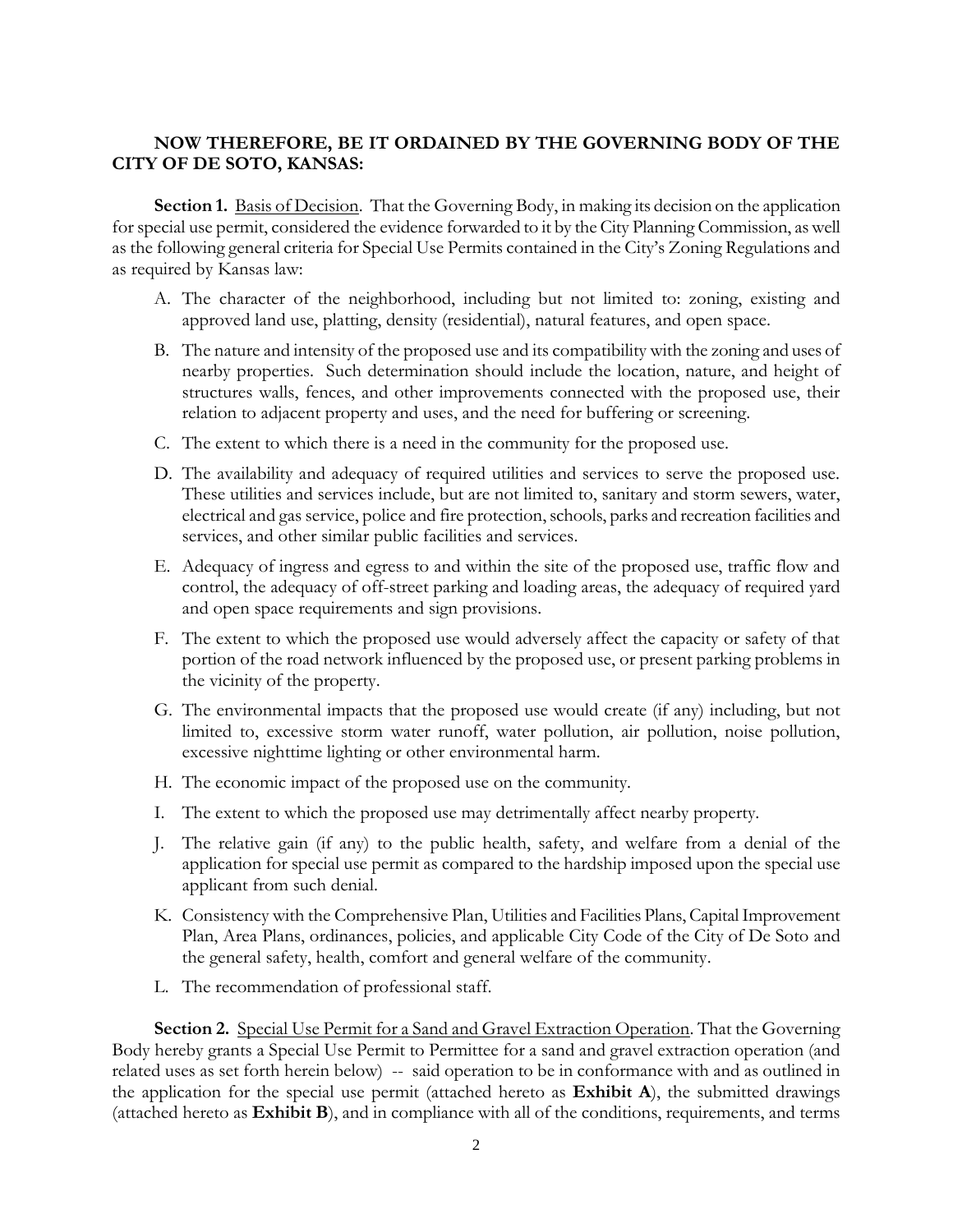set forth in this Ordinance, and in the City's Zoning Regulations -- on the following legally described land in the vicinity of 8150 Gardner Road, Johnson County, De Soto, Kansas, and as diagrammed in the attached **Exhibit B**:

PER DEED BOOK 6658 PAGE 509:

The West  $\frac{1}{2}$  of the Northwest  $\frac{1}{4}$  of the Northeast  $\frac{1}{4}$  of Section 26, Township 12, Range 22, except any part in streets and roads.

Lots 1 and 2, Block 1, Argubrights Addition to Cedar Junction, a subdivision in the City of DeSoto, Johnson County, Kansas.

PER DEED BOOK 201410 PAGE 000375:

The Northeast <sup>1</sup>/<sub>4</sub> of the Northwest <sup>1</sup>/<sub>4</sub> of Section 26, Township 12, Range 22, Johnson County, Kansas.

The East  $\frac{1}{2}$  of the West  $\frac{1}{2}$  of the Northeast  $\frac{1}{4}$  of Section 26, Township 12, Range 22, Johnson County, Kansas, lying North of the Atchison, Topeka and Santa Fe Railroad. The Northwest <sup>1</sup>/4 of the Southwest <sup>1</sup>/4 of the Northeast <sup>1</sup>/4, lying North of the Atchison, Topeka and Santa Fe Railroad of Section 26, Township 12, Range 22, Johnson County, Kansas, EXCEPT that part now platted as Argubright's Addition to Cedar Junction.

Lots 3, 4, 5, 6, 7, 8 and 9, Block 1, Argubright's Addition to Cedar Junction, Johnson County, Kansas, according to the recorded plat filed in Plat Book 1, Page 80

**Section 3.** Conditions. The Special Use Permit granted herein is conditioned on the following:

- a. The sand and gravel extraction operation permitted by this Ordinance shall be in compliance with all terms, conditions, and requirements recited in Ordinances 1071, 1100, 2268, and 2284, understanding, though, that the land described in said Ordinances is different than the Expanded Area that is the subject of this Ordinance No. 2416.
- b. Commencement of any sand and gravel extraction activities into the Expanded Area will require Permittee to install, at its cost and in conformance with all City regulations and standards, approach and deceleration lanes on 83rd Street.
- c. As protection for water wells operated by the City of Olathe, there shall be a setback of 100 feet for any excavating activity, said setback to be measured from the interior edge (i.e. the edge closest to the primary sand and gravel extraction operation area) of the designated easement for the proposed outer loop road depicted in **Exhibit B**.
- d. All outdoor activities conducted pursuant to this Special Use Permit shall not occur earlier than dawn or later than dusk on Mondays through Saturdays. No outdoor activities shall occur on Sundays.
- e. Adequate site lines (as determined by the City Administrator or his designee) shall be maintained, for the duration of the Special Use Permit, at the intersection of